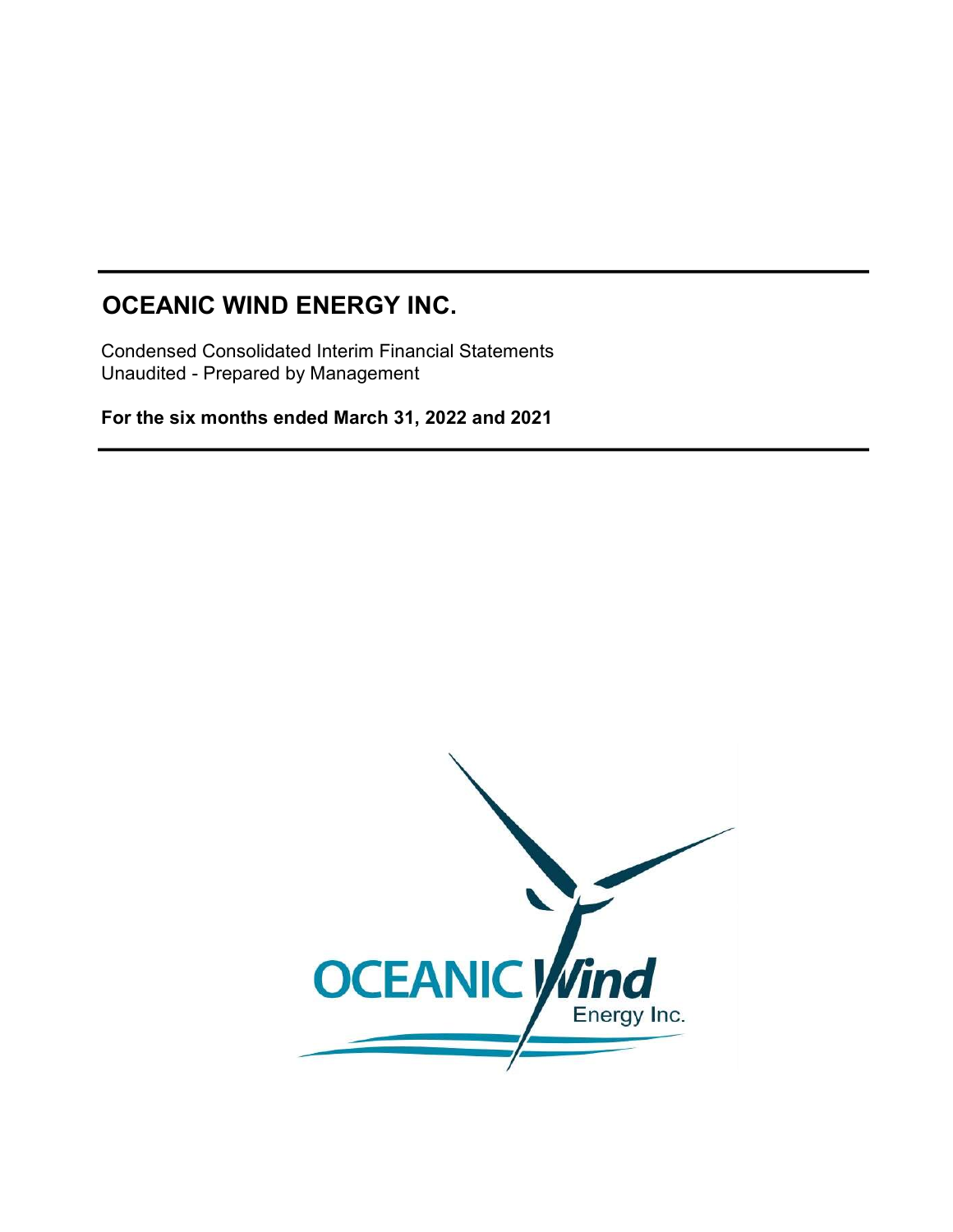## **NOTICE**

The accompanying unaudited condensed consolidated interim financial statements have been prepared by management and approved by the Audit Committee and Board of Directors. The Company's independent auditors have not performed a review of these financial statements.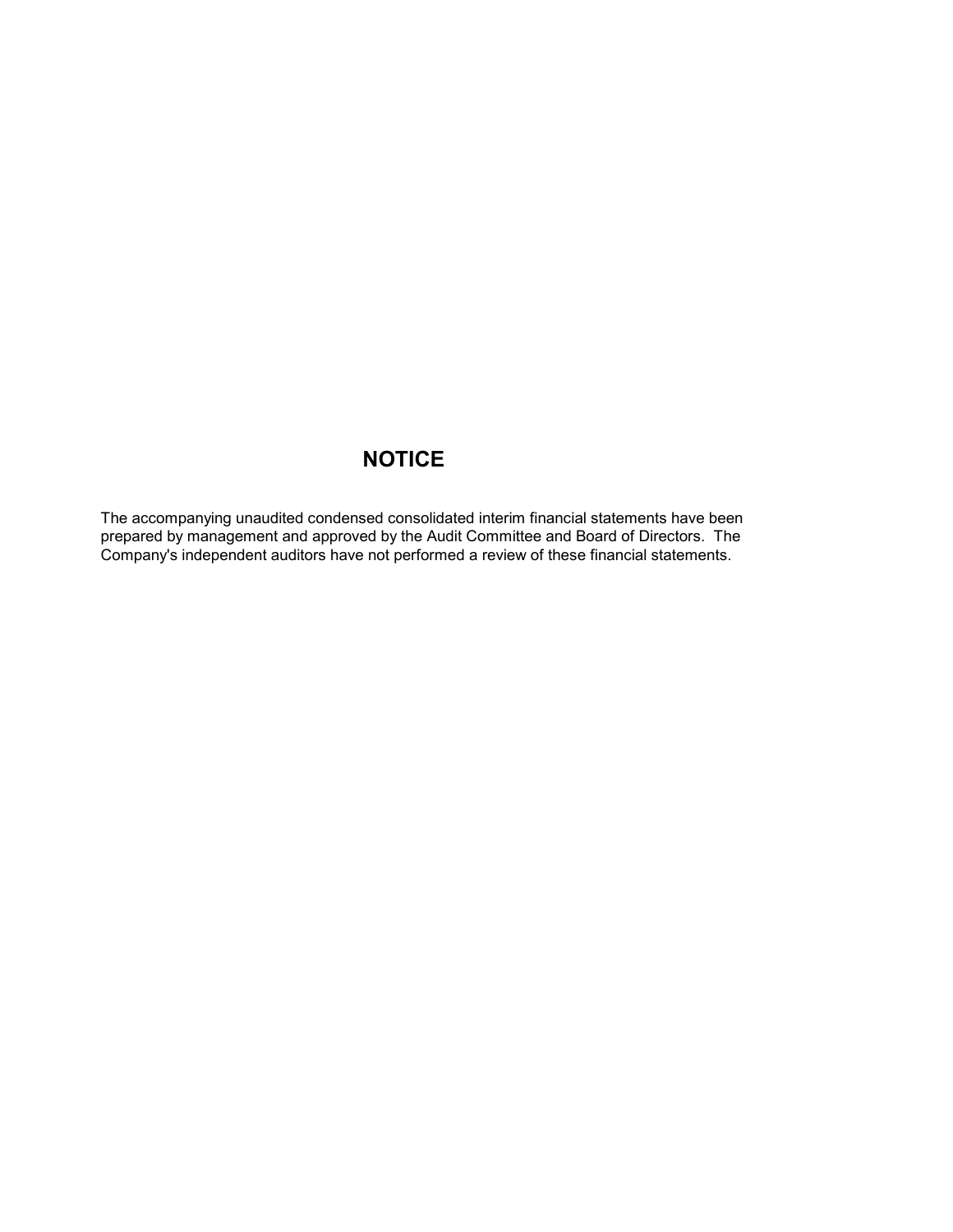### Unaudited Condensed Consolidated Interim Statement of Financial Position

(Unaudited - Prepared by Management without Auditor's Review)

|                                                                                                                        | 2022                                      |    | March 31, September 30,<br>2021           |
|------------------------------------------------------------------------------------------------------------------------|-------------------------------------------|----|-------------------------------------------|
| <b>Assets</b>                                                                                                          |                                           |    |                                           |
| <b>Current assets</b><br>Cash and cash equivalents<br>Accounts receivable<br>Prepaid expenses and other current assets | \$<br>119,024<br>2,905<br>26,885          | \$ | 238,303<br>814<br>18,217                  |
| Non-current assets<br>Prepaid insurance expense (note 6)                                                               | 148,814<br>7,207                          |    | 257,334<br>15,969                         |
| <b>Total assets</b>                                                                                                    | \$<br>156,021                             | S  | 273,303                                   |
| <b>Liabilities</b>                                                                                                     |                                           |    |                                           |
| <b>Current Liabilities</b><br>Accounts payable and accrued liabilities<br>Deferred compensation payable (note 4 and 8) | \$<br>42,865<br>1,000,000                 | \$ | 60,820<br>1,000,000                       |
| <b>Non-Current Liabilities</b><br>CEBA loan (note 5)<br>Deferred government grants (note 5)                            | 1,042,865<br>37,665<br>22,335             |    | 1,060,820<br>36,205<br>23,795             |
| <b>Total liabilities</b>                                                                                               | 1,102,865                                 |    | 1,120,820                                 |
| <b>Shareholders' Deficiency</b><br>Share capital (note 3(a))<br>Contributed surplus<br><b>Deficit</b>                  | 48,769,326<br>2,480,990<br>(52, 197, 160) |    | 48,747,764<br>2,400,990<br>(51, 996, 271) |
| <b>Total shareholders' deficiency</b>                                                                                  | (946, 844)                                |    | (847, 517)                                |
| Total liabilities & shareholders' deficiency                                                                           | \$<br>156,021                             | \$ | 273,303                                   |
| Nature of operations and going concern (notes 1 and 2)                                                                 |                                           |    |                                           |

Contingent liabilities (note 8) Subsequent events (notes 10)

The accompanying notes are an integral part of these consolidated financial statements.

Approved by the Board of Directors and authorized for issue on May 25, 2022.

Director: "Michael O'Connor"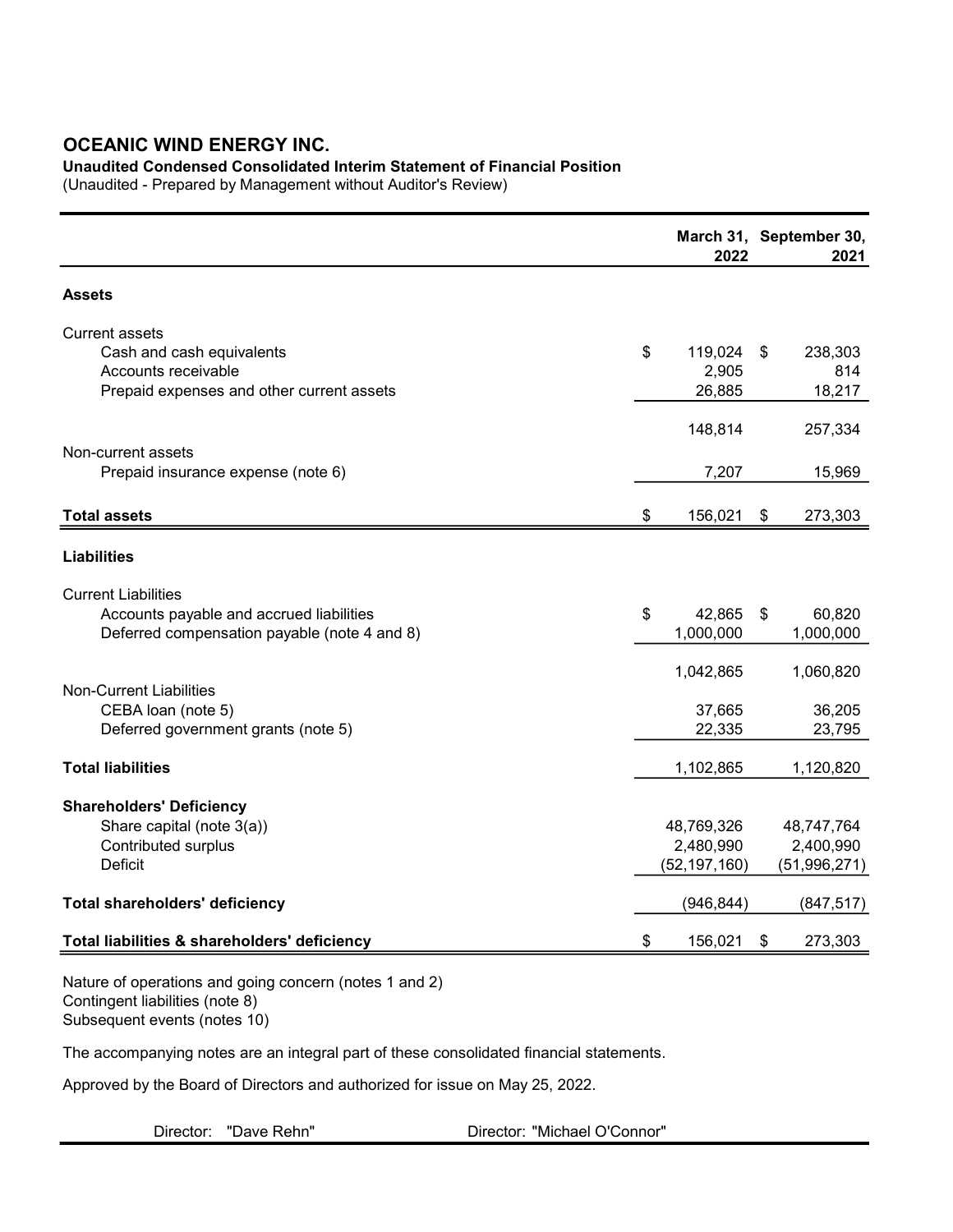#### Unaudited Condensed Consolidated Interim Statement of Loss and Comprehensive Loss For the six months ended March 31, 2022 and 2021

(Unaudited - Prepared by Management without Auditor's Review)

|                                               | 3 months ended March 31, |                 |     | 6 months ended March 31, |    |                 |    |            |
|-----------------------------------------------|--------------------------|-----------------|-----|--------------------------|----|-----------------|----|------------|
|                                               |                          | 2022            |     | 2021                     |    | 2022            |    | 2021       |
| <b>Expenses</b>                               |                          |                 |     |                          |    |                 |    |            |
| Compensation (note 4)                         | \$                       | 88,010          | \$. | 88,607                   | \$ | 177,350         | \$ | 174,700    |
| Interest and borrowing costs (note 6)         |                          |                 |     | 1,355                    |    |                 |    | 2,580      |
| Office and administration                     |                          | 19,937          |     | 24,365                   |    | 36,231          |    | 44,428     |
| Public and community relations                |                          | 350             |     | 1,400                    |    | 613             |    | 3,430      |
| Professional fees                             |                          | 9,313           |     | 13,950                   |    | 16,313          |    | 33,685     |
| Travel                                        |                          | 7               |     | 245                      |    | 382             |    | (62)       |
| Loss before the following:                    |                          | (117, 617)      |     | (129, 922)               |    | (230, 889)      |    | (258, 761) |
| <b>Other Income</b>                           |                          |                 |     |                          |    |                 |    |            |
| Management fee income (note 7)                |                          |                 |     | 105,000                  |    |                 |    | 210,000    |
| Gain on sale of asset (note 7)                |                          |                 |     |                          |    | 30,000          |    |            |
|                                               |                          |                 |     | 105,000                  |    | 30,000          |    | 210,000    |
| Loss and comprehensive loss for the period    | \$                       | $(117, 617)$ \$ |     | $(24, 922)$ \$           |    | $(200, 889)$ \$ |    | (48, 761)  |
|                                               |                          |                 |     |                          |    |                 |    |            |
| Loss per share, basic and diluted             |                          | $(0.00)$ \$     |     | $(0.00)$ \$              |    | $(0.00)$ \$     |    | (0.00)     |
| Weighted average number of shares outstanding |                          | 79,011,259      |     | 76,636,228               |    | 78,967,435      |    | 76,596,568 |

The accompanying notes are an integral part of these consolidated financial statements.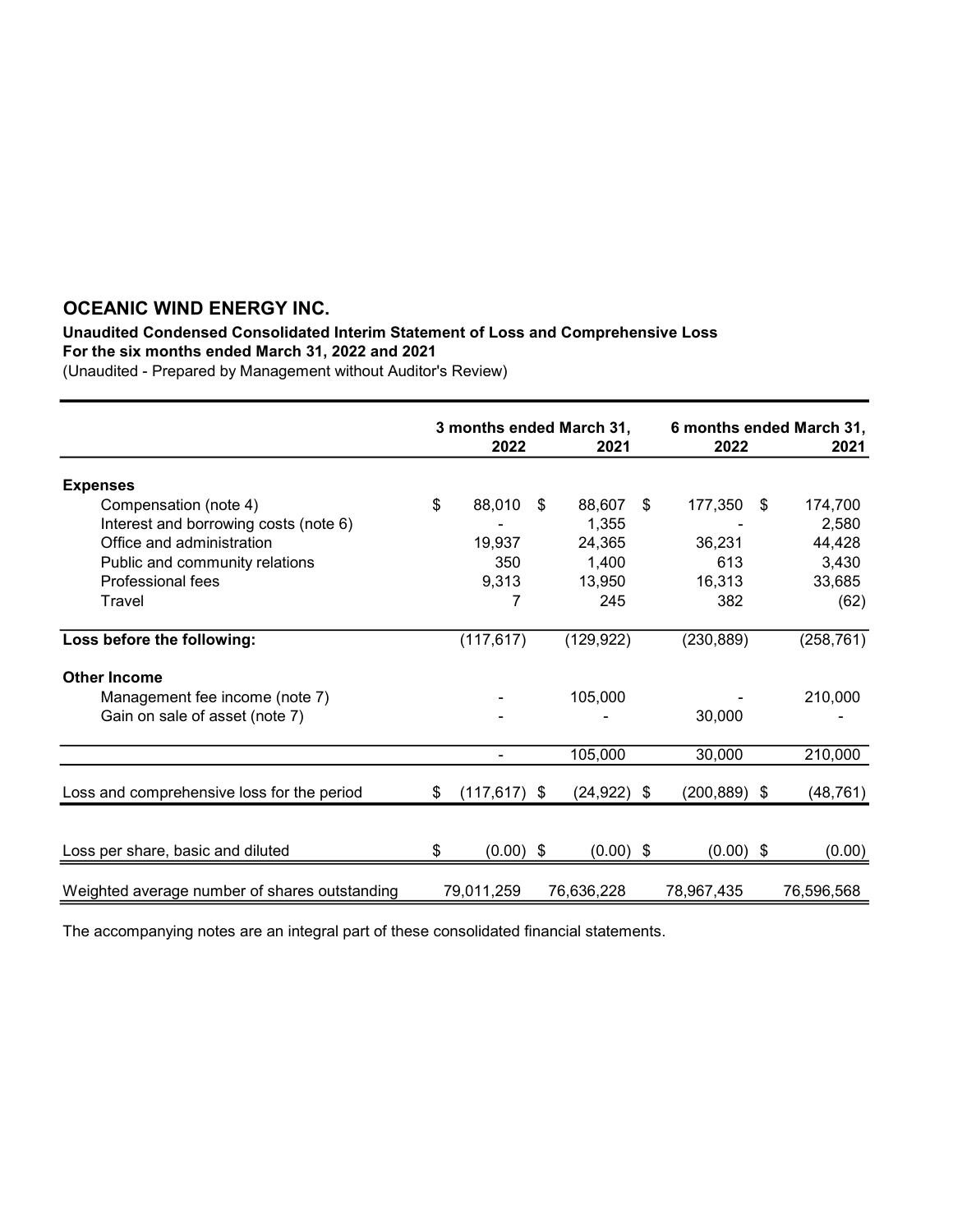Unaudited Condensed Consolidated Interim Statement of Changes in Shareholders' Deficiency

For the six months ended March 31, 2022 and 2021

(Unaudited - Prepared by Management without Auditor's Review)

|                                                                                                                                                         | Number of<br><b>Common Shares</b><br>(Notes 3) | Share<br>Capital<br>(Notes 3) | Contributed<br>Surplus | Deficit         | <b>Total Shareholders'</b><br>Deficiency  |
|---------------------------------------------------------------------------------------------------------------------------------------------------------|------------------------------------------------|-------------------------------|------------------------|-----------------|-------------------------------------------|
| Balance, September 30, 2020                                                                                                                             | 76,494,300                                     | 48,448,542                    | 2,203,088              | (51, 701, 620)  | (1,049,990)                               |
| Total comprehensive loss for the year<br>Share based portion of compensation<br>Share based compensation expense                                        | 154,214                                        | 21,562                        | 77,000                 | (48, 761)       | (48, 761)<br>21,562<br>77,000             |
| Balance, March 31, 2021                                                                                                                                 | 76,648,514                                     | 48,470,104                    | 2,280,088              | (51, 750, 381)  | (1,000,189)                               |
| Total comprehensive loss for the year<br>Share based portion of compensation<br>Share based compensation expense<br>Private Placement - August 18, 2021 | 133,481<br>2,068,967                           | 21,562<br>256,098             | 77,000<br>43,902       | (245, 890)      | (245, 890)<br>21,562<br>77,000<br>300,000 |
| Balance, September 30, 2021                                                                                                                             | 78,850,962                                     | \$48,747,764                  | 2,400,990<br>\$        | \$ (51,996,271) | \$<br>(847, 517)                          |
| Total comprehensive loss for the year<br>Share based portion of compensation<br>Share based compensation expense                                        | 176,094                                        | 21,562                        | 80,000                 | (200, 889)      | (200, 889)<br>21,562<br>80,000            |
| Balance, March 31, 2022                                                                                                                                 | 79,027,056                                     | 48,769,326                    | 2,480,990              | (52, 197, 160)  | (946, 844)                                |

The accompanying notes are an integral part of these consolidated financial statements.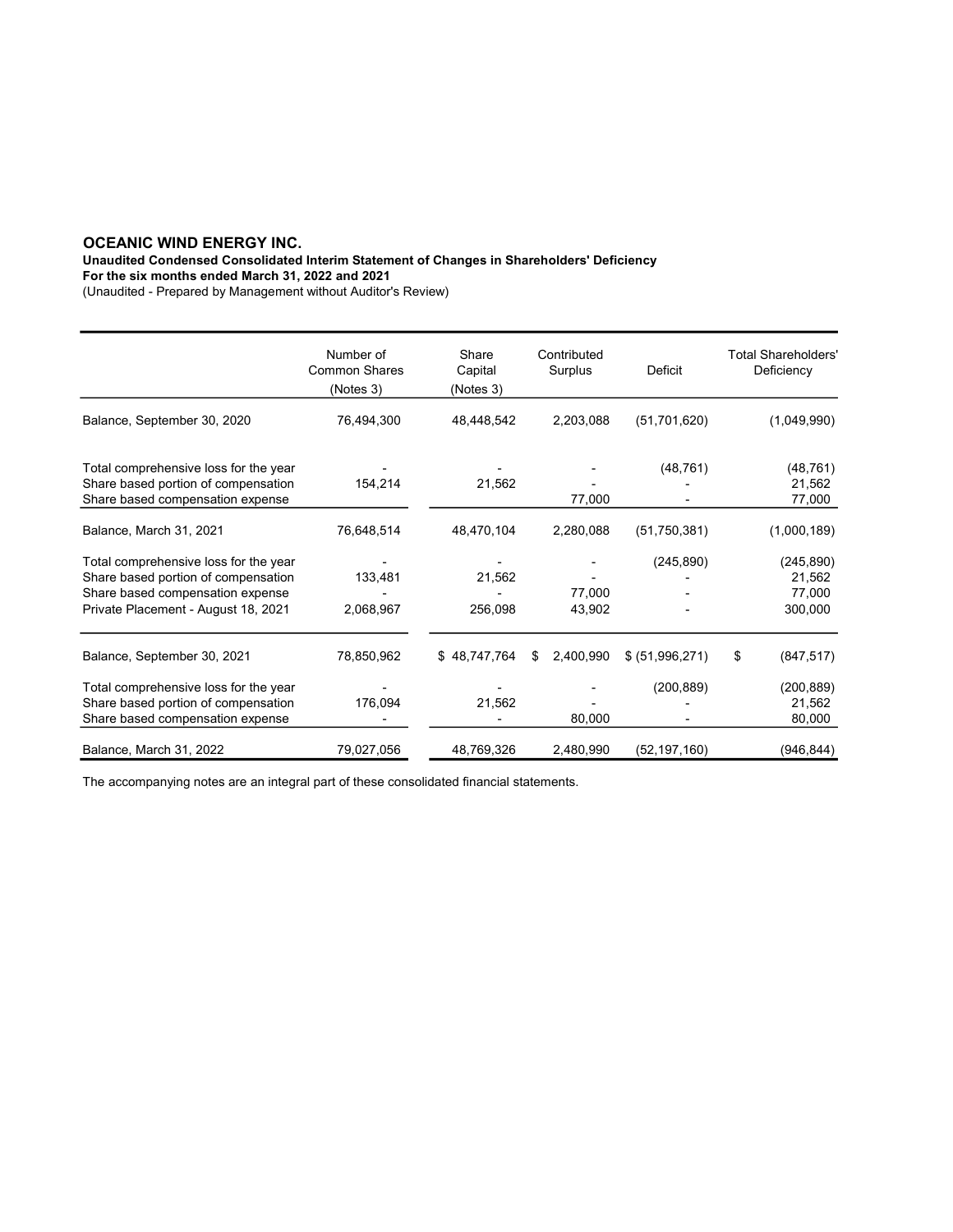## Unaudited Condensed Consolidated Interim Statement of Cash Flows

For the six months ended March 31, 2022 and 2021

(Unaudited - Prepared by Management without Auditor's Review)

|                                                  |                 | 6 months ended March 31, |           |  |
|--------------------------------------------------|-----------------|--------------------------|-----------|--|
|                                                  |                 | 2022                     | 2021      |  |
| Cash flows provided by (used in)                 |                 |                          |           |  |
| <b>OPERATING ACTIVITIES</b>                      |                 |                          |           |  |
| Loss for the year                                | \$              | $(200, 889)$ \$          | (48, 761) |  |
| Items not affecting cash                         |                 |                          |           |  |
| Share-based compensation (note 4)                |                 | 21,562                   | 21,562    |  |
| Share based compensation expense (note 4)        |                 | 80,000                   | 77,000    |  |
| Changes in non-cash working capital              |                 |                          |           |  |
| Accounts receivables                             |                 | (2,091)                  | 245       |  |
| Prepaid expenses and other                       |                 | 94                       | (48, 151) |  |
| Accounts payable and accrued liabilities         |                 | (17, 955)                | (47, 490) |  |
| Net cash used in operating activities            |                 | (119, 279)               | (45, 595) |  |
| <b>FINANCING ACTIVITIES</b>                      |                 |                          |           |  |
| Proceeds of CEBA loan (note 5)                   |                 |                          | 20,000    |  |
| Repayment of short term loan (note 6)            |                 |                          | 30,389    |  |
| Net cash from financing activities               |                 |                          | 50,389    |  |
| Increase (decrease) in cash and cash equivalents |                 | (119, 279)               | 4,794     |  |
| Cash and cash equivalents, beginning of year     |                 | 238,303                  | 51,820    |  |
| Cash and cash equivalents, end of period         | $\overline{\$}$ | 119,024<br>\$            | 56,614    |  |

The accompanying notes are an integral part of these consolidated financial statements.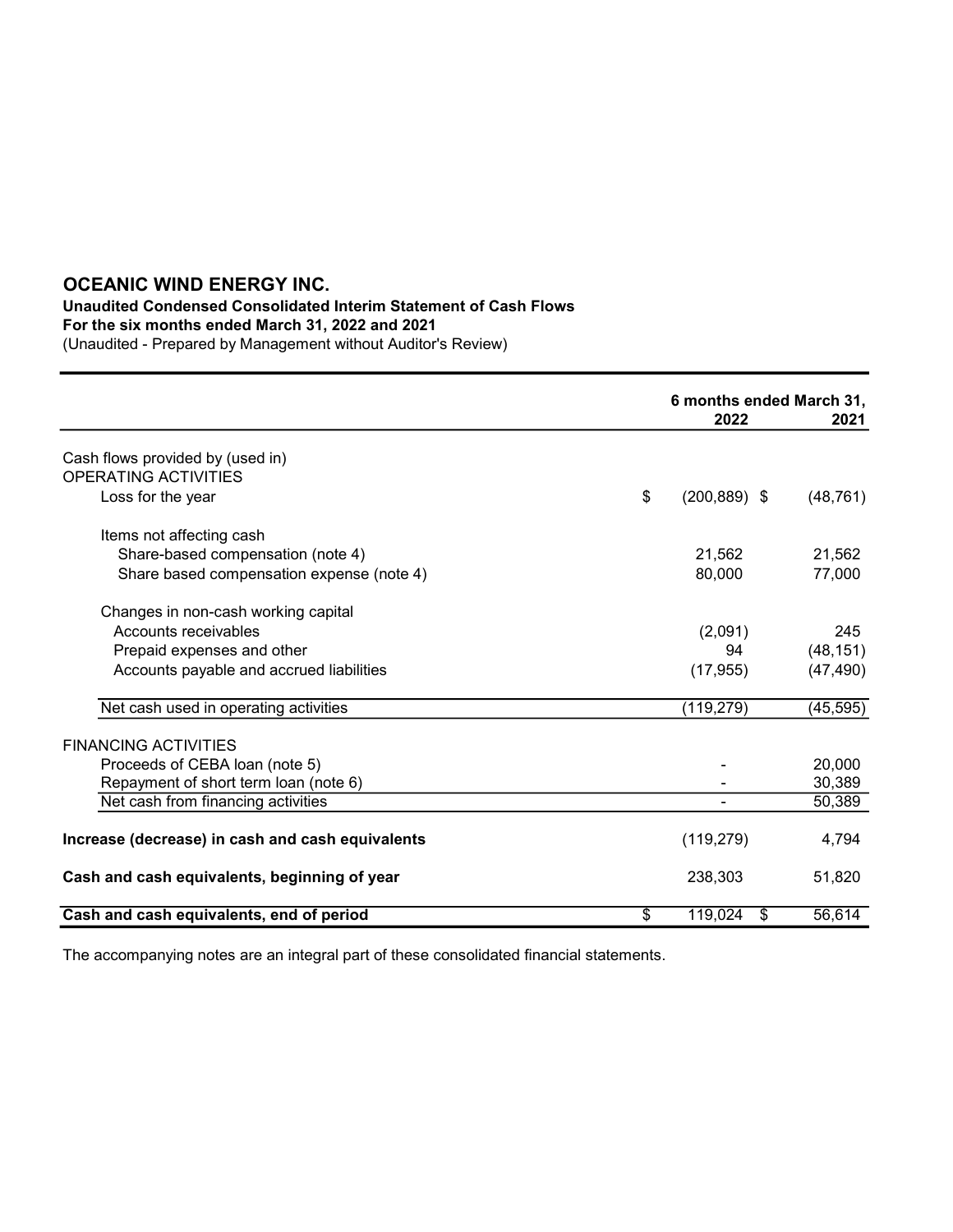#### OCEANIC WIND ENERGY INC. Notes to the Unaudited Condensed Consolidated Interim Financial Statements For the six months ended March 31, 2022 and 2021 (Unaudited - Prepared by Management without Auditor's Review)

#### 1. Corporate Information

Oceanic Wind Energy Inc. ("Oceanic Wind" or the "Company"), previously NaiKun Wind Energy Group Inc, is incorporated under the Business Corporations Act (British Columbia) and is listed on the TSX Venture Exchange-NEX (TSXV-NEX : NKW.H). Pursuant to a resolution passed by shareholders at the Company's May 15, 2020 Annual General and Special Meeting, the Company changed its name effective May 28, 2020. The Company's registered office is at Suite 1000, 355 Burrard Street, Vancouver, BC, V6C 2G8. The Company's primary business is the development of renewable energy projects. The Company has been developing an offshore wind project on the north coast of British Columbia in Hecate Strait. As the Company has been in the development phase, it has not generated any revenue from the sale of wind energy.

At the Company's May 15, 2020 Annual General and Special Meeting, shareholders were asked to consider and approved the sale of the development rights to its wind project. At the meeting, 50% of shareholders were represented and 99% of voted shares were voted in favour of the sale of the development rights in its offshore wind project in Hecate Strait to Northland Power Inc. ("Northland"). The definitive agreements related to this sale were signed on March 27, 2020 (the "Agreement") and can be found on the Company's website and on Sedar at www.sedar.com under Oceanic Wind Energy Inc., filed April 20, 2020, under the category of Material Document(s). On September 1, 2020 the transaction with Northland was formally closed.

Pursuant to the terms of the Agreement, the Company sold 100% of its interest in its wholly owned subsidiary NaiKun Wind Development Inc. ("Devco") which held the certain intellectual information and property, permits, a deposit with Natural Resources Canada ("NRCan") with respect to certain asset retirement obligations, an asset retirement obligation associated with fully depreciated Metmast wind-monitoring equipment, and Canadian tax losses. Under the terms of the Agreement, the Company has the right to receive the following:

- upon the project reaching its financial close, as defined in the Agreement, a payment based on the size of the developed project (\$67,500 per installed megawatt ("MW") to a maximum of \$33,750,000) (the "Cash Consideration");
- upon the project becoming operational, future payments consisting of an annual cash distribution from the project after the operating costs and specified return on equity have been recovered by Northland (the "Cash Distribution"); and
- subject to financial close of the project, an option to purchase up to a 10% interest in Northland's interest in the project (the "Option").

Given that development decisions are outside the control of the Company and the payment of cash consideration, any future cash distributions, and the value of the option are entirely dependent on Northland reaching a financial close and successfully developing the wind project, no value has been accrued with respect to the contingent proceeds.

#### 2. Basis of presentation

These condensed consolidated interim financial statements have been prepared in accordance with International Accounting Standards 34 (IAS34), Interim Financial Reporting. These condensed consolidated interim financial statements follow the same accounting policies and methods of application as our most recent annual financial statements. Accordingly, these statements should be read in conjunction with our annual IFRS financial statements for the year ended September 30, 2021. These statements follow the same accounting policies and methods of their application as the most recent annual financial statements.

The policies applied in these condensed consolidated interim financial statements are based on IFRS issued and effective as of May 25, 2022, the date the Board of Directors approved the financial statements.

The Company's ability to continue as a going concern is dependent on its ability to obtain additional financing or an investment by a strategic partner in order to meet its planned business objectives. The Company may need to raise funds through grants, strategic collaborations, public or private equity, debt financing, or other funding sources. On March 27, 2020 the Company signed the definitive agreements to sell the development rights to Northland. The Company was providing development services to Northland under a Development Services Agreement, earning fees for services of \$35,000 per month with this agreement terminating March 27, 2021. Additional funding will be required and may not be available on acceptable terms, or at all, and may be dilutive to shareholder interests. If the Company is unable to generate positive cash flows or obtain adequate financing, the Company would need to curtail operations. These factors may cast significant doubt on the Company's ability to continue as a going concern. If the going concern assumption is not appropriate for these financial statements, adjustments affecting the carrying values of assets, liabilities, reported net losses and balance sheet classifications may be required and such adjustments could be material.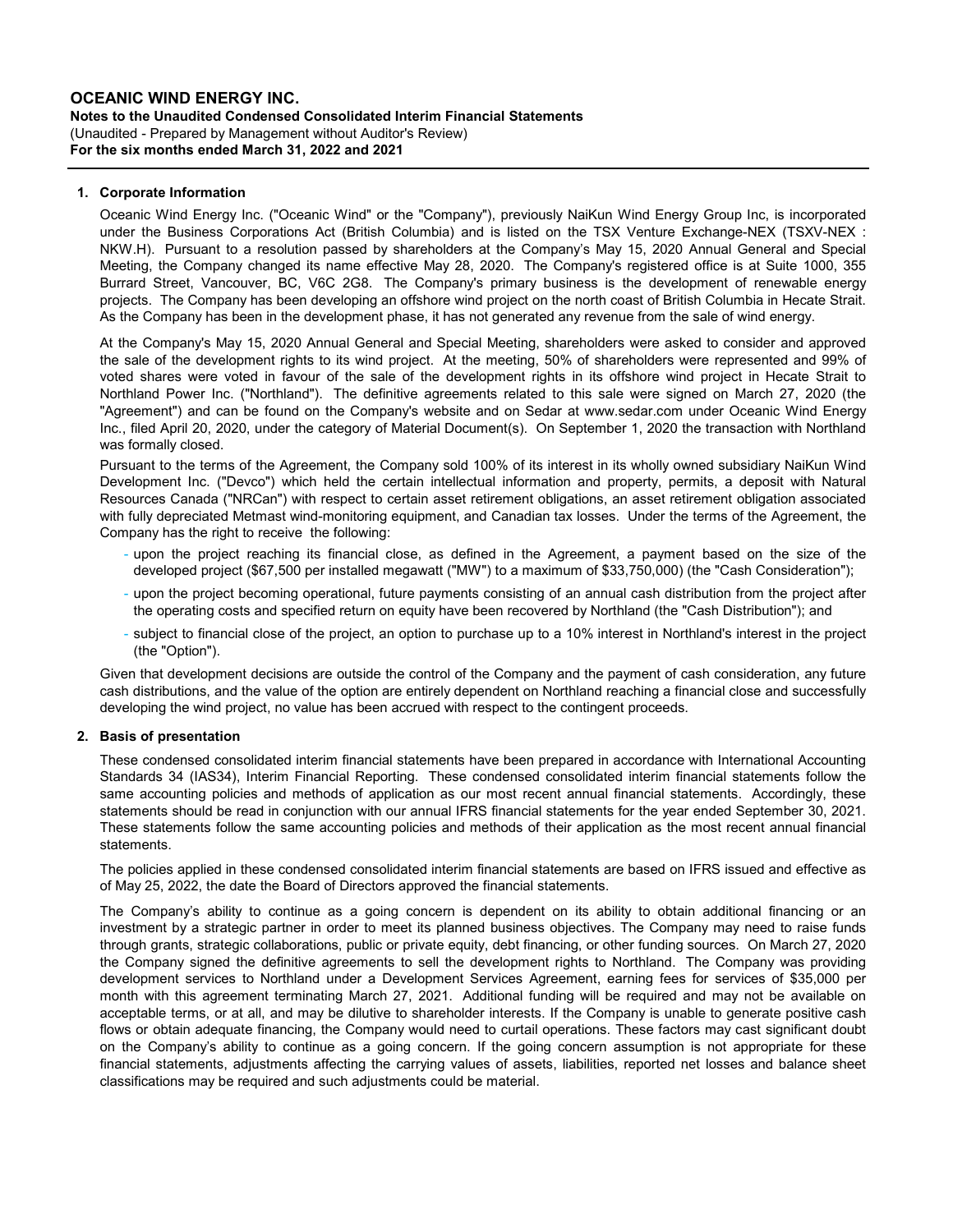Notes to the Unaudited Condensed Consolidated Interim Financial Statements For the six months ended March 31, 2022 and 2021 (Unaudited - Prepared by Management without Auditor's Review)

#### 3. Share Capital

#### a) Authorized Capital

 Authorized: Authorized: Unlimited common shares of no par value 20,000,000 first preferred shares of no par value (none of which have been issued)

#### b) Stock Options

The Company has a stock option plan ("Option Plan") that provides for the issuance of options to its directors, officers, employees, and consultants. Compensation costs attributable to share options granted to employees, directors or consultants are measured at fair value at the grant date, using the Black-Scholes formula, and expensed with a corresponding increase to contributed surplus over the vesting period.

The Option Plan allows the maximum number of common shares that may be reserved for issuance to be 10% of the total number of issued and outstanding common shares on the date the stock options are granted.

|                             | Options<br>Outstanding and<br>Exercisable | Expiry<br>Date | Weighted<br>Average<br><b>Exercise Price</b> |
|-----------------------------|-------------------------------------------|----------------|----------------------------------------------|
| Balance, September 30, 2020 | 1.089.474                                 |                | \$<br>0.097                                  |
| Issued - October 1, 2020    | 1,400,000                                 | 30-Sep-2030    | 0.145                                        |
| Balance, September 30, 2021 | 2,489,474                                 |                | \$<br>0.124                                  |
| Issued - October 25, 2021   | 1.500.000                                 | 24-Oct-2031    | 0.140                                        |
| Balance, December 31, 2021  | 3,989,474                                 |                | 0.130                                        |

On October 1, 2020 1,400,000 stock options were granted to directors and officers with an exercise price of \$0.145 per share, an expiry date of September 30, 2030, vesting 50% at issuance and 50% in 180 days.

On October 24, 2021 1,500,000 stock options were granted to directors and officers with an exercise price of \$0.14 per share, an expiry date of October 24, 2031, vesting 50% at issuance and 50% in 180 days.

As at March 31, 2022, the Company had the following outstanding stock options:

| Issue date       | Options outstanding | Exercise price | Expiry date        |
|------------------|---------------------|----------------|--------------------|
| December 5, 2017 | 689.474             | \$0.095        | November 1, 2027   |
| January 24, 2019 | 400.000             | \$0.10         | January 24, 2029   |
| October 1, 2020  | 1.400.000           | \$0.145        | September 30, 2030 |
| October 25, 2021 | 1.500.000           | \$0.140        | October 24, 2031   |

At March 31, 2022 3,239,474 of the outstanding stock options were fully exercisable.

During the year ended September 30, 2021, share based compensation expense associated with stock options was \$154,000 for options awarded October 1, 2020.

During the three months ended March 31, 2022, share based compensation expense associated with stock options was \$40,000 for options awarded October 25, 2021.

Compensation costs attributable to stock options granted to employees, directors and consultants are measured at fair value at the grant date, using the Black-Scholes valuation model, and are expensed with a corresponding increase to contributed surplus over the vesting period. The inputs used in the measurement of the fair values at grant date were as follows.

|                                        | 2022          | 2021                                  |
|----------------------------------------|---------------|---------------------------------------|
|                                        |               | Directors/Officers Directors/Officers |
|                                        | 1,500,000     | 1.400.000                             |
|                                        | stock options | stock options                         |
| Fair value at grant date               | \$0.108       | \$0.110                               |
| Share price at grant date              | \$0.140       | \$0.145                               |
| Exercise price                         | \$0.140       | \$0.145                               |
| Expected volatility (weighted-average) | 73%           | 73%                                   |
| Expected life in years                 | 10            | 10                                    |
| Risk-free interest rate                | 1.47%         | 0.59%                                 |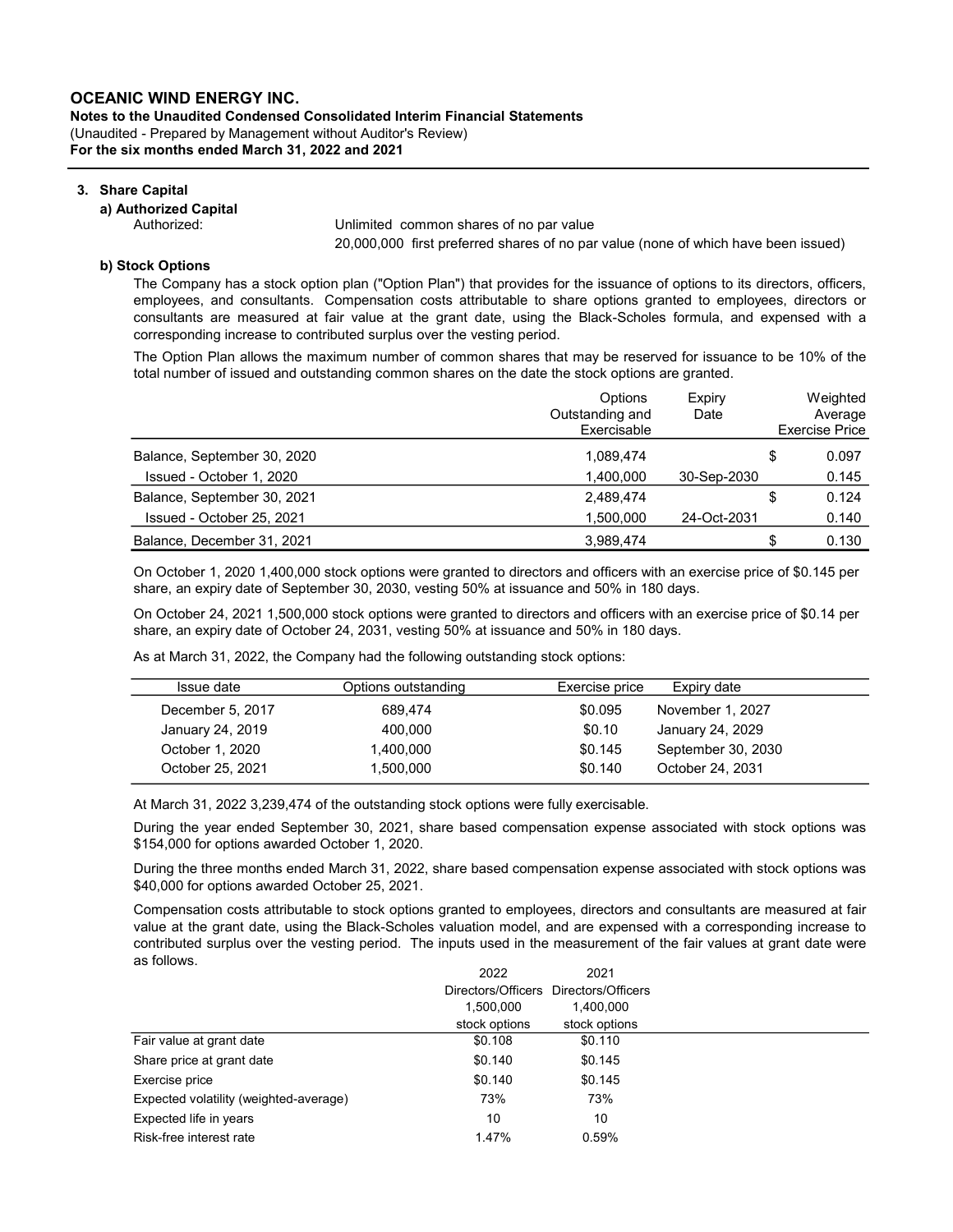### Notes to the Unaudited Condensed Consolidated Interim Financial Statements (Unaudited - Prepared by Management without Auditor's Review)

For the six months ended March 31, 2022 and 2021

#### c) Warrants

As of March 31, 2022 the Company has the following common share purchase warrants outstanding totalling 2,068,967 (2020 - nil):

| Issue date                  | Warrants outstanding | Exercise price | Expiry date     |  |
|-----------------------------|----------------------|----------------|-----------------|--|
| Balance, September 30, 2020 |                      |                |                 |  |
| Issued August 18, 2021      | 2.068.967            | \$0.20         | August 18, 2022 |  |
| Balance, September 30, 2021 | 2.068.967            |                |                 |  |

During the year ended September 30, 2021, the Company completed a private placement issuing 2,068,967 units at \$0.145 per unit, raising \$300,000. Each unit consisted of one common share in the capital of the Company and one warrant. Each warrant is exercisable at an exercise price of \$0.20 for a period of one year from the date of issuance. The private placement closed August 18, 2021. The proceeds of the private placement were allocated between share capital and contributed surplus based on the relative fair value of the components. The fair value of the warrants was determined using a Black-Scholes valuation model with significant assumptions being a 1 year life, an expected volatility of 69%, and a risk free rate of 0.45%.

#### 4. Related Party Transactions

Key management compensation to the Chief Executive Officer ("CEO"), Chief Financial Officer, and the Board of Directors for the three months ended March 31, 2022 and 2021 are as follows:

|                          | 2022     | 2021     |
|--------------------------|----------|----------|
| Wages and benefits       | \$37.229 | \$39,326 |
| Share-based compensation | 50.781   | 49.281   |
|                          | \$88,010 | \$88,607 |

During the three months ended March 31, 2022 the Company issued 89,844 common shares (2021 - 79,860 common shares) with a fair value of \$10,781 (2021 - \$10,781) to directors as their full annual compensation. On October 25, 2021, 1,500,000 stock options, with a fair value of \$160,000, were issued to officers and directors and \$40,000 was recorded in compensation expense for the three months ended March 31, 2022 (2021 - 38,500).

As at March 31, 2022 \$10,781 (2021 - \$10,781) in directors remuneration was accrued in accounts payable and accrued liabilities.

As at March 31, 2022 \$1,000,000 (2021 - \$1,000,000) was payable to the Company's CEO and included in current liabilities (note 8).

#### 5. CEBA Loans

To provide near term funding, the Company borrowed \$40,000 in April 2020 and \$20,000 in December 2020 under the federal government Covid-19 relief program Canadian Emergency Business Assistance ("CEBA"). These funds are interest free until December 31, 2022 and if the loans are repaid by December 31, 2022, \$20,000 of the loans is forgiven. After December 31, 2022 the loans bear interest at 5% per annum and all principal and interest amounts must be paid no later than December 31, 2025. Once there is greater certainty as it relates to both the markets and the future progress of the project, the Company will look at raising sufficient funds to maintain its reduced level of activity into the future, including the repayment of the loans.

The Company classifies the \$20,000 potential forgiveness as a government grant and recognizes this amount in deferred government grants until such time as the December 31, 2022 payment threshold is met. At that time the Company recognizes the grant as other income. Furthermore, the below-market rate of interest is treated as a government grant. The present value of the difference in cashflows related to the difference between a market interest rate, which the Company estimated to be 8%, and the 0% rate is also recorded in deferred government grants.

#### 6. Prepaid Expenses

Based on the sale of Devco to Northland, our insurance underwriters required the Company to purchase an additional run-off D&O policy to cover periods prior to September 1, 2020 (the closing date), in addition to the normal forward looking D&O policy. The total combined premiums were roughly \$50,000 higher than planned in our cash forecasting. To preserve near term cash, on October 17, 2020 the Company put in place a short term financing in the amount of \$59,203 with 10 monthly payments of \$6,278. As at March 31, 2022 the balance of the financing was nil (2021 - \$30,389). As of March 31, 2022, the prepaid D&O insurance balance on this run-off policy was \$24,595, which covers a period until August 2023, as such \$7,207 is recorded as a long-term prepaid balance.